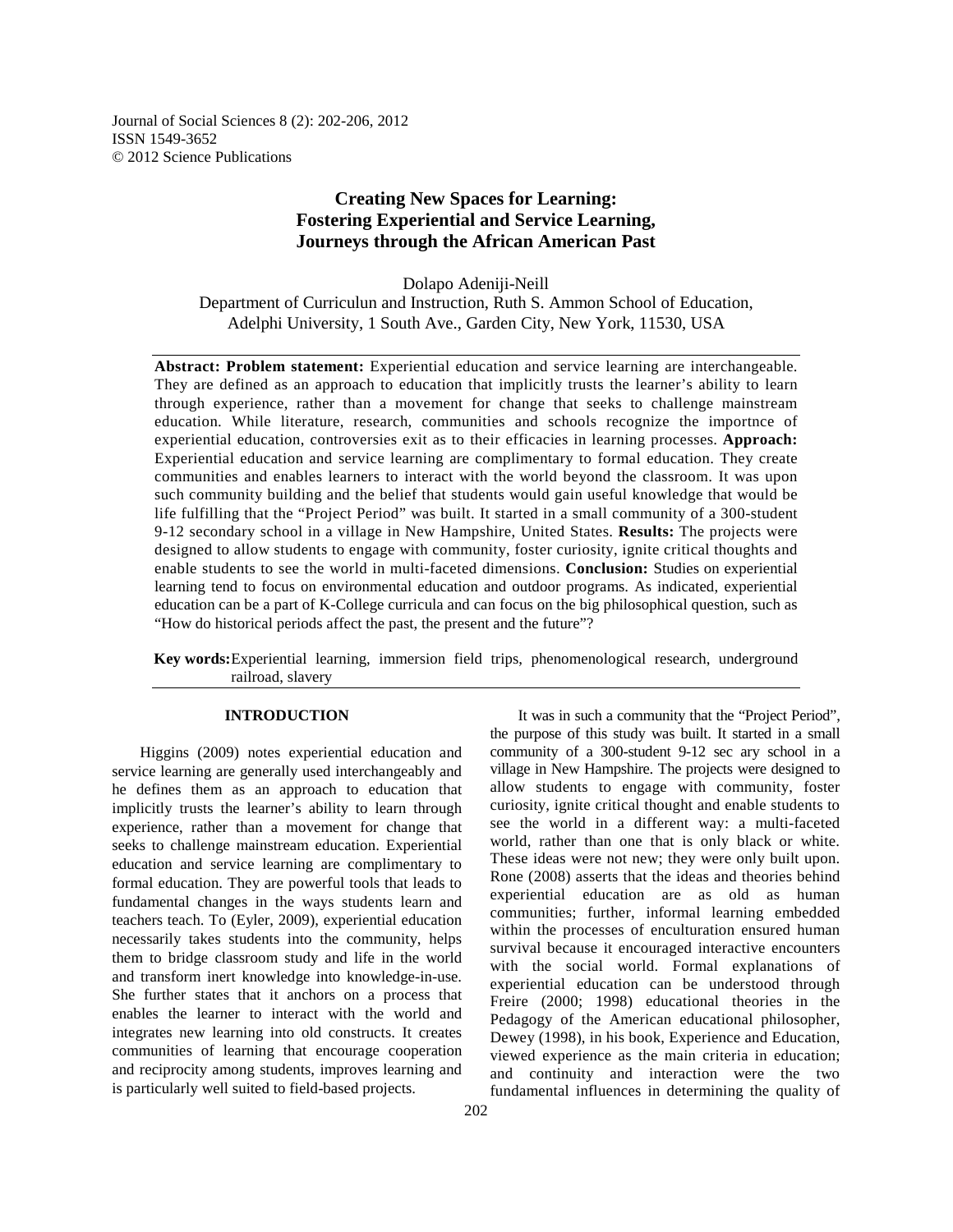experience and its implications for education. For Dewey, an experience elicits curiosity, strengthens initiatives and sets up desires that are sufficiently intense to carry a person over difficulties in the future; it is deemed positively educative. Dewey advocates for education that encapsulates the lived experiences of the learner. Wyk (2008), asserts, that meaningful experiences for students have to involve collective and shared experience that enhances personal and intuitive experience.

**Theoretical guidelines:** This research is grounded in the theoretical tradition of phenomenological inquiry. According to (Patton, 1990) phenomenological inquiry focuses on the meaning, the structure and the essence of lived experiences of the researcher and the group involved in the experiences.

 From a phenomenological point of view, we are less interested in the factual status of particular instances whether something happened, how often it tends to happen, or how the occurrence of an experience is related to the prevalence of other conditions or events. For example, phenomenology does not ask, 'How do these children learn this particular material?' but it asks, 'What is the nature or essence of the experience of learning (so that I can now better understand what this particular learning experience is like for these children)' (Van Manen, 1990; Patton, 1990).

## **MATERIALS AND METHODS**

**The project period:** This study deals with the service learning and immersion field trip nature of three of the projects (Dewey, 1998; Scarce, 1997), African American Heritage in New England that I was the faculty sponsor for 6 years. The project involved over 60 students, 9-12 graders. We named the project, Follow the Drinking Gourd: a reference to the north stars or the Big Dipper star formation that guided the runaway slaves travelling north to freedom in the northern states and Canada. While students and faculty sponsors were on the road for a week, like the enslaved on the Underground Rail Road, we depended mainly on the hospitality of "strangers" for our meals and lodging. We slept on church basement cement floors, in army barracks, college student centers, a museum as well as many fine homes of the school's friends who heard about the journeys we were embarking on. Following is a folk song that was believed to have been sung by the escaping slaves as a voice map to help them get to freedom.

 The American folksong follow the drinking gourd was first published in 1928 by H.P. Parks who reported hearing the songs from the African American community in the mountains in Hot Springs, North Carolina, U.S.A. (http://www.followthedrinkinggourd.org/) (Fig. 1).

#### **The projects: Follow the drinking gourd (Fig. 1):**

**Trip year 1 follow the drinking gourd: African American Heritage in New England:**  $N = 12$ , including the researcher and her spouse, Albert R. Neill. This project like the following two combined experiential learning approach with community service. The period was the week following the school's usual Spring Break that in these cases are the last week of March. Students could chose from a wide array of projects then work together in a small group setting with members on a hands-on project outside the structure of the normal classroom (Table 1).

Table 1: Follow the drinking gourd itinerary, Washington, D.C

| Day   | Time         | Description                                                                          |
|-------|--------------|--------------------------------------------------------------------------------------|
| Day 1 | 11:30 a.m.   | Depart from school campus                                                            |
|       | 1:50 p.m.    | Departure from Manchester airport,                                                   |
|       |              | New Hampshire (MHT) on southwest airlines                                            |
|       | 3:10 p.m.    | Arrival at Baltimore/Washington airport (BMI)                                        |
|       | 5:30 p.m.    | Dinner at Maran's residence (school parents)                                         |
|       | $7:10$ p.m.  | Nighttime tour of the nation's capital                                               |
|       | 11:00 p.m.   | Lights out                                                                           |
| Day 2 | 9:30 a.m.    | Depart for the museum                                                                |
|       | $11:00$ a.m. | Tour of the Anacostia museum and center                                              |
|       |              | for African American History and culture                                             |
|       | $12:00$ noon | Lunch                                                                                |
|       | $2:00$ p.m.  | Frederick Douglass homestead National                                                |
|       |              | Historic site (visitors center and home)                                             |
|       | $4:00$ p.m.  | Journal writing by students                                                          |
|       | 6:00 p.m.    | Dinner at Fisakas Ethiopian restaurant                                               |
|       | 8:00 p.m.    | Watch La Amistad movie                                                               |
|       | $11:00$ p.m. | Discussion and lights out                                                            |
| Day 3 | 10:00 a.m.   | Howard University seminar and lunch                                                  |
|       | $1:00$ p.m.  | Briefing by Chris Cloud, executive director                                          |
|       |              | and captain bill pinckney, Amistad America                                           |
|       |              | Tour of howard university                                                            |
|       | 5:30 p.m.    | Dinner and movie at mazza galleria                                                   |
|       | 10:00 p.m.   | Journal writing by students                                                          |
|       | $11:00$ p.m. | Lights out                                                                           |
| Day 4 | 8:30 a.m.    | Assist setting up for arrival of La amistad,                                         |
|       |              | selling tickets,                                                                     |
|       | 11:00 a.m.   | Welcoming flotilla, performance by the<br>U.S. Navy band and ceremonial color guard. |
|       |              | Procession and interfaith service                                                    |
|       | 3:00 p.m.    | Public tours of La amistad                                                           |
|       |              | Assist and serve as guides                                                           |
|       | 7:00 p.m.    | Supper at Maran's home                                                               |
|       | 8:00 p.m.    | Ford's Theatre, The hot mikado                                                       |
|       | 11:30 p.m.   | Lights out                                                                           |
| Day 5 | 8:30 a.m.    | Gangplank marina                                                                     |
|       |              | Assist in setting up for the day                                                     |
|       | 9:00 a.m. to | Educational exhibits and public tours                                                |
|       | $6:00$ p.m.  | Assist as guides, ticket sales,                                                      |
|       |              | Crowd control, merchandise sales,                                                    |
|       | 11:00 p.m.   | Lights out                                                                           |
| Day 6 | $7:00$ a.m.  | Breakfast and packing                                                                |
|       | 8:00 .a.m.   | Depart for BMI                                                                       |
|       | $10:00$ a.m. | Departure on southwest airlines                                                      |
|       | 11:15 a.m.   | Expected time of arrival at                                                          |
|       |              | Manchester, new hampshire                                                            |
|       | 12:30 p.m.   | Return to school campus                                                              |
|       |              |                                                                                      |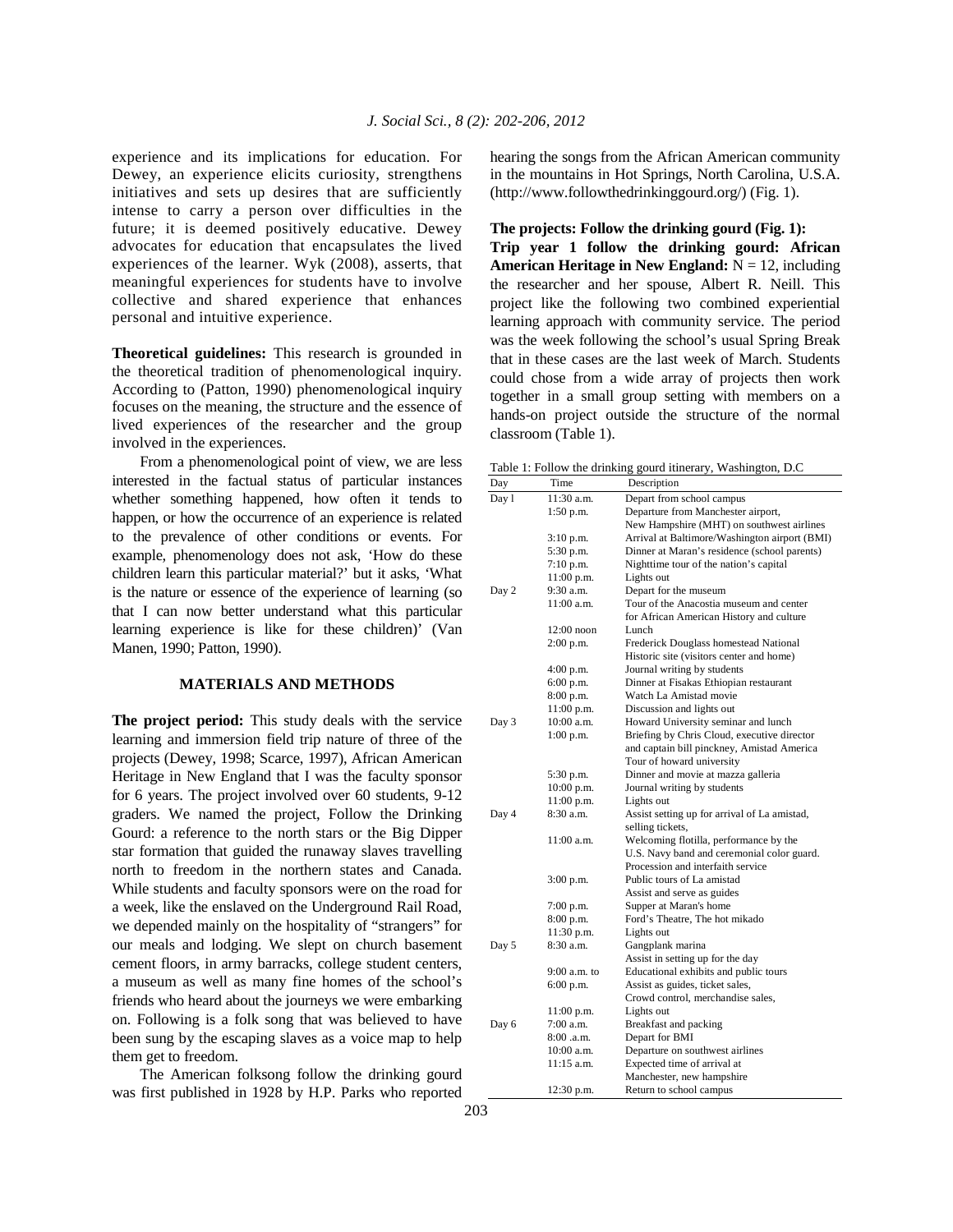



Fig. 1: Music sheet for the song: "Follow the Drinking Gourd" A song attributed to the enslaved on Underground Rail Road



A student docent helping a visitor disembark from the ship, La Amistad

Fig. 2: A student docent helped an Amistad visitor disembark from the reconstructed slave ship

 The school is an independent boarding school in a small New England village in the United States. Community service is considered an important part of all students' experiences. The core belief: community service or experiential learning holds the same level of importance as any other academic requirement. Project Number 1, documented here focused on the African American heritage of New England. Under the auspices of the Museum of African American History and the National Park Service on Beacon Hill, Boston Massachusetts, the Charlestown Navy Yard and the Lowell Historical Mills complex, the students, a faculty member and the researcher worked with the National Park Rangers and Museum curators to create a digital photo record of selected artifacts. The materials were to be later edited and made accessible on the Museum and National Park websites. During students work-stay at the project sites they ventured into town as well as visited the Lowell Mills Complex where women and children worked and lived in the United States during the 1800's.

 Before I proceed any further I must note that the success of any extended field-trip/service learning experience is hinged on careful planning and weeks, if not months, of collaboration and preparation with host destinations. Below is an example of a daily itinerary:

**Trip year 2 follow the drinking gourd: The Amistad Slave Ship in Washington, D.C:**  $N = 13$ . This fieldtrip-service learning focused on African American heritage with a visit to Washington, D.C. where the students toured the Anacostia African-American Museum of the Smithsonian, the Fredrick Douglas home site and Howard University where we had discussions with faculty and Captain Pinkney of La Amistad on the subject of "How far we have come since the Amistad." The next day we greeted the arrival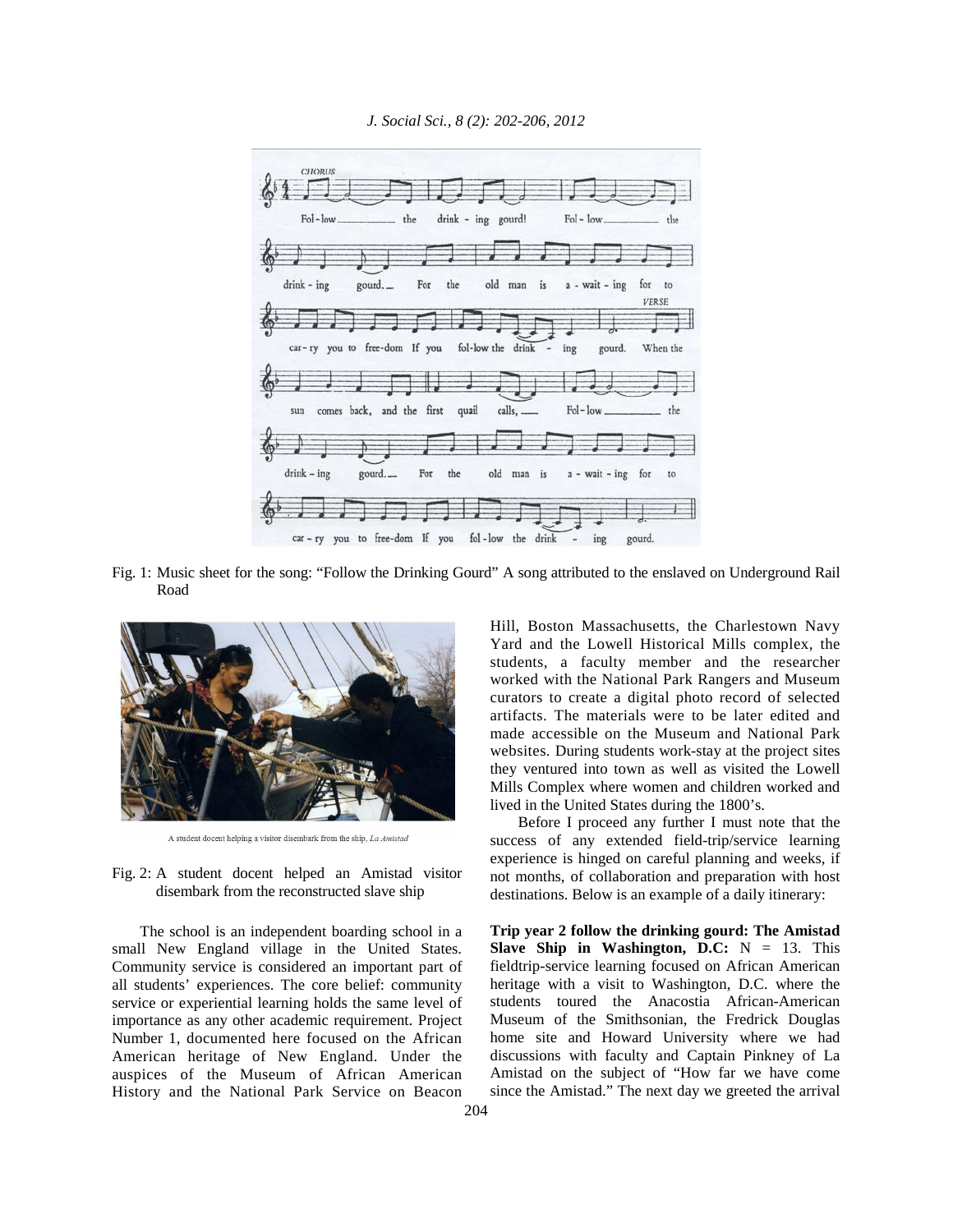of the replica of the freedom schooner, La Amistad, which visited the nation's capital for the Cherry Blossom Festival and we as a group spent two days as docents and guides as well as selling tickets and merchandise for Amistad America (see Fig. 2).

**Trip year 3 follow the drinking gourd: Slavery and Freedom in New England-The Amistad trials of 1839 and Mystic Seaport:**  $N = 13$ . This trip began at the Connecticut old state house courtroom in Hartford where the actual Amistad Slave Trials took place; students "became" members of the General Assembly and enacted the Amistad Slave Trials; here they found themselves grappling with the legal and social implications and consequences of slavery. And it was in the same chamber in 1833 that Andrew Judson persuaded the legislature to pass the infamous "Black Law." This made it virtually impossible to educate Black children in Connecticut, U.S.A. We later drove to Boston to tour the Black Heritage Trail, where we explored the history of the 19th century free Black community on the north slope of Beacon Hill. We visited Roxbury Preparatory Charter School where we talked to younger Black students about life in a boarding college preparatory school that they might be interested in attending later. We finally travelled to Mystic Seaport where once again students worked on getting the Amistad ready for another voyage.

### **RESULTS AND DISCUSSION**

 The foci of this study were: Service Learning on board the newly re-created slave ship, the Amistad at a port of call in Washington, DC. and archiving priceless artifacts at the museum of African American History, on Beacon Hill, Boston. Students also worked at tasks required by the organizations; they learned first hand from museum curators' lectures, watched the building of the Amistad at mystic seaport, Connecticut. They learned about the middle passage, the triangular trade routes of slavery to the Americas and participated in the reenactment of the Amistad Trials of 1839-1840, in the courtroom at Hartford, Connecticut, where the only slave trials in the United States resulted in the enslaved winning the law suit and granted the right and the freedom to return to Africa. They witnessed the site where Crispus Attucks, the first man to lay his life down at the rebellion against British occupation that is now known as the Boston Massacre of 1770. History came alive for the students with the sights and sounds of real event places in the middle of the night or broad daylight with experienced docents. They sat in on lectures and worked on archiving at the United States' first one room

school house built to house Black pupils in 1835, the Abel Smith School. Here, students learned of the plight of students unlike themselves who were denied education in schools in their neighborhood because of the color of their skin. We traversed the narrow alleyways of Beacon Hill, home to a thriving Black community from the mid 1700's to the 19th century; and a place where those who had escaped from slavery in the South were chased and hunted down only to be returned to slavery due to the Fugitive Slavery Act of 1793, 1850. These laws allowed southern white slave owners to pursue runaways into northern territories.

 Through students' photo artifacts analyses and anecdotes from their journals I seek to bring to light the experience of immersion field trip and service learning. And so the crux of this study is anchored on the nature or essence of experiential/service learning/immersion field trips and the particular experiences of the students involved.

#### **CONCLUSION**

 Most studies on experiential learning focus mainly on environmental education and outdoor programs. As indicated, experiential education can be a part of kcollege education curricula and can focus on the knowledge of the big philosophical questions such as "How do historical periods affect the past, the present and the future?" "What role does slavery play in our democracy?" "How can service learning build character and foster understanding of those who are outside our social, ethnic and racial group?" It was in pursuit of these philosophical questions that we embarked on the three journeys above. Were these questions answered unequivocally in the minds of all the students and faculty involved? Most probably not; but the seeds have been planted and more questions raised. These experiences were more or less about the journey and about stretching and gaining knowledge that may not otherwise be available to us in it is entirety if we had remained stationary in our classrooms. As a faculty sponsor and social science educator, the trips have changed how I approach my lessons. I have come to solidify my beliefs that educations must have ways and means of relating to reality; otherwise, we run the risk of losing many students' interests. When all is said and done how do we access our experiences? Accountability is a good thing but there are many things. In all the projects we asked the students to write journals, put their feelings into words and to rate their experiences in categories such as:

• Travel convenience